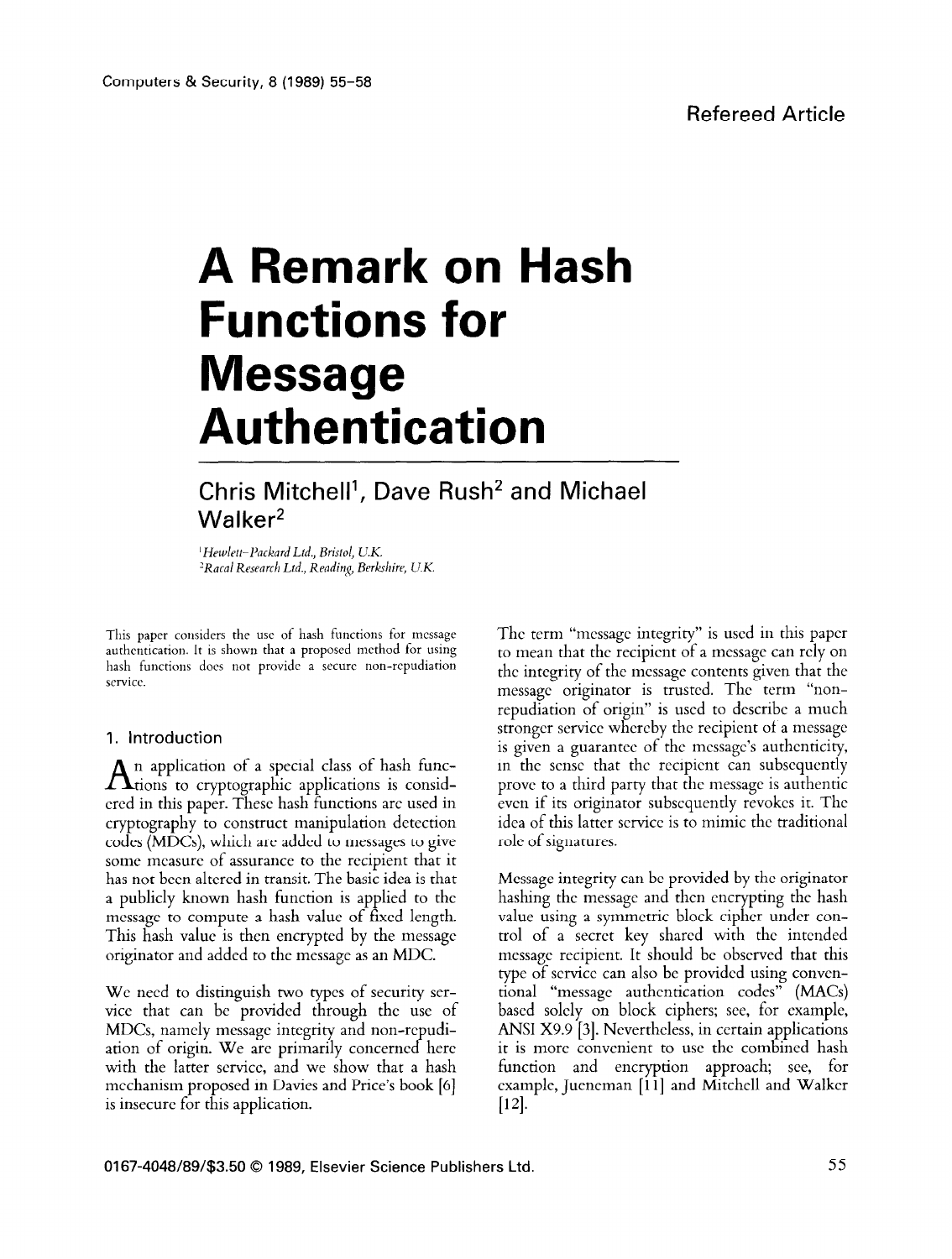Non-repudiation of origin is rather more difficult to provide. Again it is first necessary for the message originator to compute the hash value for the message A "digital signature" algorithm is then applied to the hash value to obtain a "signature" for the message. This signature is then transmitted with the message. Although a full discussion of digital signatures is beyond the scope of this paper, suffice it to say that they are usually based on an asymmetric cipher system. The signature is computed using the secret key, which is known only to the originator, and can be checked by anyone having access to the public key. Examples of digital signature algorithms arc provided by the RSA algorithm [13] and the Fiat-Shamir system [7, 81.

# 2. Properties Required of Hash Functions

If a hash function is to be used to provide either kind of security service, then it must satisfy certain properties. Perhaps the most important property that it should satisfy is that it must be "collision free", i.e. it must be computationally infeasible to construct two distinct input mcssagcs which hash to the same result. This property implies that the hash function must be "one-way", i.e. given any possible hash result, it is computationally infeasible to construct a message which hashes to this result.

The one-way propcrty is clearly vital, since otherwise, given a message with an encrypted hash, it would bc possible to construct another message having the same hash and hence the same encrypted hash, regardless of the encryption scheme used. The reason for requiring the stronger, collision-free property is a little more subtle. Suppose h is a hash function which is not collision free In certain circumstances it may now be possible for a malicious user, B, to construct two messages, one, M,, which user A will happily sign, and one,  $M_2$ , which A would not sign, such that  $h(M_1) = h(M_2)$ . User B then offers M<sub>1</sub> for A to sign, and then later claims that A signed  $M_2$ , by appending to  $M_2$ , the signature A generated for  $M_1$ .

## 3. Birthday Attacks and Defences

Suppose h is a hash function which gives 64-bit hash values. If a user constructs two messages, and then computes  $2^{32}$  variations of each message  $(2^{32}$  is sufficiently small for this to be feasible), elementary probability theory says that there is a very strong chance that there will be a pair of variants, one for each message, having the same hash value (Davies and Price [6] show how such message variants can bc constructed and discuss the probability computations). This is the so-called "birthday attack", and shows that 64-bit hash functions are vulnerable to the attack described above and are certainly not collision free.

In general, if the hash function produces hash values of *n* bits (i.e. there are  $2<sup>n</sup>$  hash values) then it is necessary to generate  $2^{n/2}$  variants of each message in order to have a reasonable chance of finding two variants with the same hash value. Thus one defence against the birthday attack is to choose a hash function with a large number of hash values. This approach is indeed widely advocated, and a large number of authors suggest that hash functions should produce at least 128 bits; see for example, Akl [1] and Jueneman [11]. Examples of 128-bit hash functions can be found in CCITT Draft Recommendation X.509 [4], Damgard [5], Girault [lo] and Jueneman **[l** 11.

An alternative approach, which allows the use of 64-bit hash functions, is proposed by Davies and Price  $[6]$ . This is attractive since *n*-bit hash functions can be constructed from n-bit block ciphers in such a way that the hash function is provably one-way if the block cipher is secure (see Winternitz  $[14, 15]$ ). Since apparently secure 64-bit block ciphers are well known, e.g. DES [2, 91, 64-bit hash functions are readilv constructed. The Davies and Price approach requires the originator of a message to append a random value to it before performing the hash function. This will clearly foil the attack described in the last section, even though the hash function is not collision free. Unfortunately, when the hash value is to be used as part of a non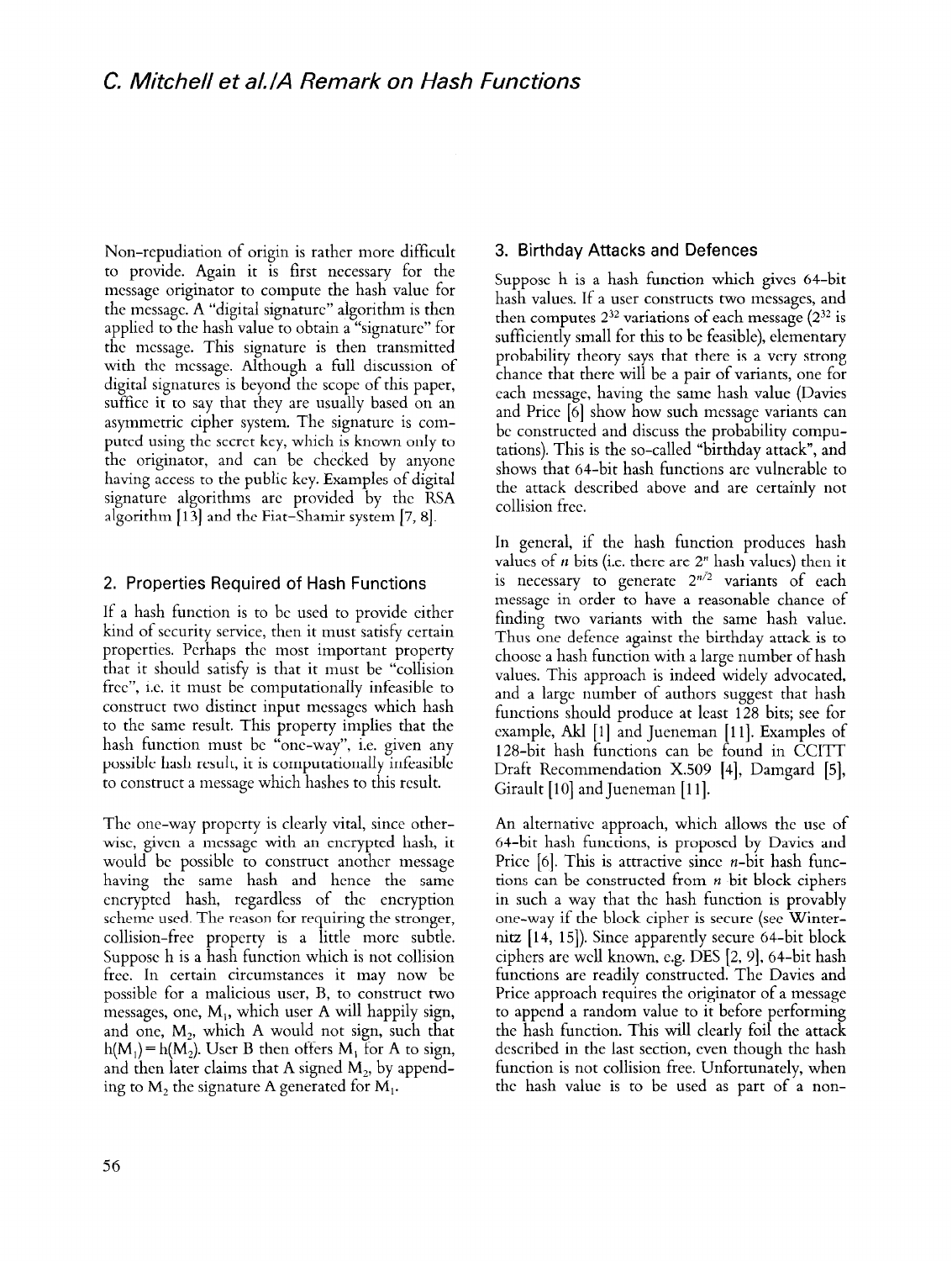repudiation mechanism, this approach is flawed, as we now discuss.

#### 4. A Weakness in the Davies and Price Scheme

To describe the weakness, we start by re-examining the non-repudiation service. One of the main aims of this service is to protect the recipient of a message from a fraudulent originator who wishes to later revoke a "signed" message. The whole principle of digital signatures relies on the fact that a signature is effectively unique to a message. If there is a way for any party to construct a second message with the same signature then the validity of the non-repudiation service is destroyed.

In the Davies and Price scheme, the malicious user B described above cannot compute the hash values for messages which A will be prepared to sign. In particular B is unable to launch a birthday attack against the 64-bit hash function. However there is nothing in the scheme to prevent a malicious user A from exploiting the birthday attack to generate two messages,  $M_1$  and  $M_2$ , having the same signature. If A signs  $M_1$  and sends it to B, B will believe that A cannot later revoke the message. However, at a later date A can claim to have sent  $M_2$ . The existence of two messages with the same signature will destroy the validity of the signature, and B will have been defrauded.

### 5. Concluding Remarks

The weakness we have just described has important ramifications for designers of systems incorporating measures to provide for authentication and non-repudiation of data. The most important conclusion we can draw is that 64-bit hash functions should never be used where non-repudiation scrvices are required. For such applications, in order to prcservc the essential collision-free property, all hash functions should output hash values of at least 128 bits.

A number of possible candidate functions do exist, and examples can bc found in CCITT Draft Recommendation X.509 [4], Damgard [5], Girault [10] and Jueneman [11]. However, all these examples are of relatively recent design, and require further study before they can be regarded as accepted practice. In general, there is a shortage of sound proposals for hash functions, and further research is needed.

Finally note that it is not the case that 64-bit hash functions are unsuitable for all applications. Indeed, the Davies and Price scheme remains a possible candidate for use when other types of authentication service are required, i.e. if the recipient of a message trusts the originator.

#### Acknowledgment

This paper has been prepared under the auspices of the LOCATOR project, a part of the Alvey Mobile Information Systems Large Demonstrator Project.

#### References

- [I] S.G. Akl, On the security of compressed encodings, *Ad*vances in Cryptology: Proceedings of Crypto '83, Plenum, New York, 1984, pp. 209-230.
- [2] ANSI X3.92-1981, Data *Encryption Algorithm,* American National Standards Institute, New York, 1981.
- [3] ANSI X9.9-1986, *Financial Institution Message Authentication (Retail),* American Bankers Association, Washington, DC, August 1986.
- [4] CCITT Draft Recommendation X.509 (Version 6), The *Directory - Authentication Framework,* CCITT, Geneva, June 1987.
- [5] IS. Damgard, Collision free hash functions and public key signature schemes, paper given at the *Eurocrypt '87 Cot6*
- **PI**  D.W. Davies and W.L. Price, *Security for Computer Networks,* Wiley, Chichester, 1984.
- [7] A. Fiat and A. Shamir, How to prove yourself: practical solutions to identification and signature problems, Advances in Crytology: Proceedings of Crypto '86, Springer, Berlin, 1987, pp. 186-194.
- [8] A. Fiat and A. Shamir, Unforgeable proofs of identity Proceedings of Securicom 87, Paris, March 1987, pp. 147-153*.*
- PI FIPS 46, *Data Encryption Standard,* National Bureau of Standards, Washington, DC, 1977.
- [10] M. Girault, Hash-functions using modulo-n operation paper given at the *Eurocrypt '87 Conf:*
- [I 11 R.R. Jueneman, Electronic document authentication, *lEEENetworkMag.,* 1 (1987) 17-23.